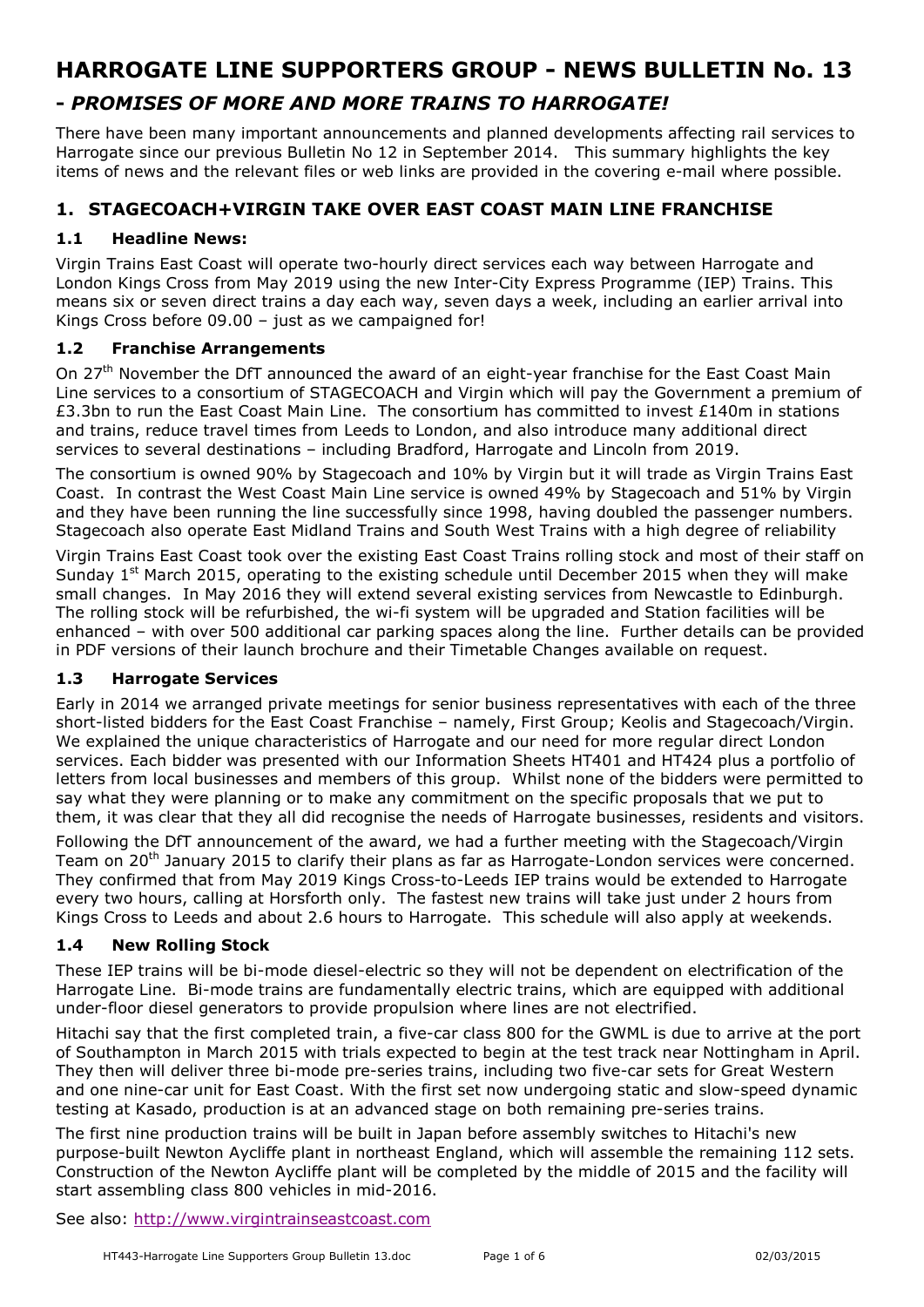# **2. NORTHERN FRANCHISE BID SPECIFICATION ISSUED**

# **2.1 Headline News:**

The successful bidder for the Northern franchise is required to operate many more train services between Leeds and Harrogate from December 2017. The specification includes at least three trains each hour during the morning and evening peaks and four each hour between 10.00 and 16.00 on weekdays and Saturdays, i.e. double the current two per hour off-peak. Sunday services should also be doubled from one to two each hour between 10.00 and 19.00 between Knaresborough and Leeds.

They are also required to upgrade the rolling stock and replace all the Pacers with new trains by 2020.

### **2.2 Franchise Arrangements**

On 27th February 2015, the DfT published their Invitations to Tender (ITT) for both the Northern and TransPennine Franchises. The Transport Secretary Patrick McLoughlin said: "This is great news for passengers across the north, who will finally get a rail service that matches up to the booming economy in this region. That means more seats, more services and a brand new fleet of modern trains. Unlike the last Northern franchise in 2004, which included limited plans to invest in services or meet demand, this deal will maintain investment and grow to fit the needs of passengers for years to come.

The key improvements the government wants the bidders for the Northern franchise to include are:

- removal of the existing Pacer trains
- ordering at least 120 new-build carriages
- modernising every train operating on the Northern franchise
- doubling the number of services on many routes on the Northern franchise
- providing more services for commuters, during off-peak times and on Sundays
- investing at least £30 million to improve stations along the Northern franchise route
- creating a Customer & Communities Improvement Fund to invest around £13.8 million
- introducing free wi-fi on all Northern trains by 2020 at the latest

The DfT encouraged bidders to actively engage with the stakeholders as part of the franchising process, but that bidders should mostly be in 'listening mode' seeking to understand the aspirations of the stakeholders so that, where they align with the ITT requirements their plans would meet these as closely as possible. Bidders should not be discussing their own plans nor soliciting our support!

The three short-listed bidders for the Northern Franchise have until 26 June 2015 to submit their bids.

#### **2.3 Harrogate Line Aspirations**

On the 19 August 2014 the DfT announced the bidders who had pre-qualified for each of the franchise competitions for the Northern and TransPennine Express railway franchises. When they began consultation with Stakeholders, we met each of the bidders to stress the needs of the Harrogate Line. Chamber Officers and Group members representing several larger businesses using the line attended three meetings with the following bidder representatives in November and January.

#### **Northern Franchise:**

- **Abellio Northern Ltd;**
	- Russ Cunningham, Head of Operations; + Edward Funnell, Stakeholder Engagement Adviser.
- **Arriva Limited;** 
	- David Jones, Stakeholder Manager; + Marcus Handley, Customer Service Bid Plan Manager
- **Govia Northern Limited;** 
	- Andy Paterson, Stakeholder Manager.

We explained the unique characteristics of Harrogate District and our need for more frequent services with longer more modern trains. Each bidder was presented with our Information Sheet HT401 plus a portfolio of letters from local businesses and members of this group. Whilst none of the bidders were permitted to say what they were planning or to make any commitment on the specific proposals that we put to them, it was clear that they all did recognise the needs of Harrogate District businesses, residents and visitors.

#### **2.4 Harrogate Line Timetable requirements**

The invitation to tender states on page 35 for the Leeds-Harrogate Line*: There are currently two offpeak Northern trains per hour between Leeds and Harrogate on weekdays. We have specified an increase to four trains per hour on this route in total by December 2017, when combined with the extra train service that will be provided on a two-hourly basis in the new Intercity East Coast franchise. On alternate hours, this will amount to two extra Northern off-peak trains per hour and one extra Northern train per hour respectively.* (Note: This is puzzling as the IEPs are not actually due until May 2019)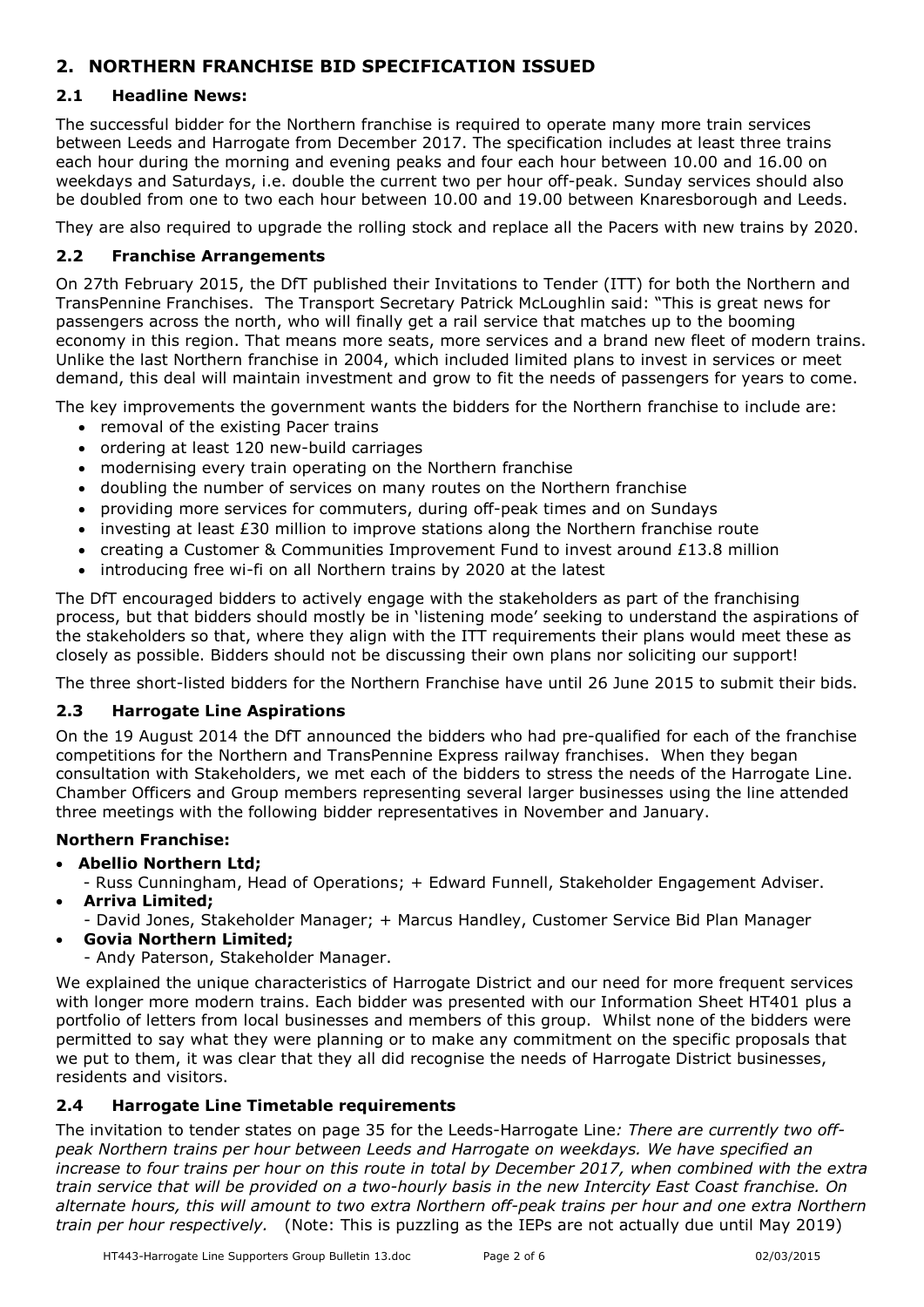For Sunday services, the invitation to tender states on page 35: *There is currently one Northern train per hour between these locations on Sundays. We have specified one extra train per hour by December 2017, making a total of two trains per hour.*

The detailed train service requirements (TSR) for each line in the Northern Franchise can be seen in a set of six very large spreadsheets, showing the first and last services, minimum station calls and connectivity requirements for each line on Weekdays, Saturdays and Sundays. The Leeds-Harrogate-York line services are shown on sheets LDS1A-F, with one set covering December 2017-December 2019 and a second set from December 2019 onwards – when the IEPs are expected to be in service.

The most significant requirement is for a total of 24 trains between Leeds and Harrogate between 10.00 and 15.29 on weekdays, compared with the current 12 in the same period. The peak period services are also increased from 7 to 10 in the morning (07.00-09.59) and from 8 to 10 in the late afternoon (16.00-18.59. The evening services are doubled from 3 to 6 between 19.00 and 21.59.

In total the Invitation to Tender specifies either 3 or 4 trains per hour every hour between Harrogate and Leeds from 07.00 until 22.00, with the current two per hour before 07.00 and after 22.00.

The ITT indicates that the extra trains may be express as they are only required to call at Horsforth.

### **2.5 Harrogate Line Rolling Stock**

Currently the Harrogate Line is served with a mixture of 2, 3 and 4 car diesel multiple units – the Class 140 series "Pacers" and the more recent 150 Series.

The ITT specifies that the north is to receive a fleet of "newly-built" diesel or battery powered trains by 2020. The documentation specifies that the new franchisee must modernise the fleet of Northern trains, replacing the Pacers and bringing into service a minimum of 120 new carriages for nonelectrified routes. It adds that *"These must be newly-built (not re-using components from existing rolling stock) and, unless the Bidder intends for them to be hauled by a locomotive, must be capable of operating under their own power for significant distances on non-electrified routes."*

This appears to rule out the Class 144e upgraded Pacer offered by Porterbrook, as well as the Vivarail D-Train made from old London Underground D78 stock converted into a DEMU with a diesel generator. These were the trains that we first proposed for electrification of the Harrogate Line!

In addition to a DMU the tender also gives the option of using an IPEMU, such as the converted Class 379 Electrostar which Bombardier has reconfigured to enable the installation and integration of an operational traction battery system for use when the trains leave electrified lines.

In addition to requiring some new trains, the Northern tender also requires the modernising of every existing train in the fleet. The headline improvements that are required by 2020 are Wi-Fi on all trains and power sockets or USB charging points at a minimum of one socket for every two seats.

The Northern tender also specifies fixed or folding tables at a minimum of 90% of seats, air conditioning and heating systems and upgraded luggage space.

# **3. TRANSPENNINE EXPRESS FRANCHISE SPECIFICATION**

#### **3.1 Headline News**

The DfT noted the aspiration for direct TPE services between Harrogate and Manchester Airport but did not stipulate such services in the ITT. It will be up to the bidders to make such proposals if they wish.

#### **3.2 Franchise Arrangements**

The TransPennine Express franchise provides longer distance intercity-type services, connecting the major cities of Newcastle, Leeds, Sheffield, Manchester, Hull, Liverpool, Edinburgh and Glasgow, as well as Manchester Airport. On 27th February 2015, the DfT published their Invitation to Tender (ITT) for the TransPennine Franchise. The Transport Secretary Patrick McLoughlin said: *"This is great news*  for passengers across the north, who will finally get a rail service that matches up to the booming *economy in this region. That means more seats, more services and a brand new fleet of modern trains. Unlike the last Northern franchise in 2004, which included limited plans to invest in services or meet demand, this deal will maintain investment and grow to fit the needs of passengers for years to come.*

Key improvements the government wants bidders for the TransPennine franchise to include are:

- extra capacity for passengers through more carriages, increased frequencies or more services
- providing earlier and later services and more services on Sundays
- creating a CCIF to invest around  $E2.8$  million in passenger benefits
- options for new services such as links between Liverpool and Scotland, Crewe to Manchester Airport and extending Newcastle services to Edinburgh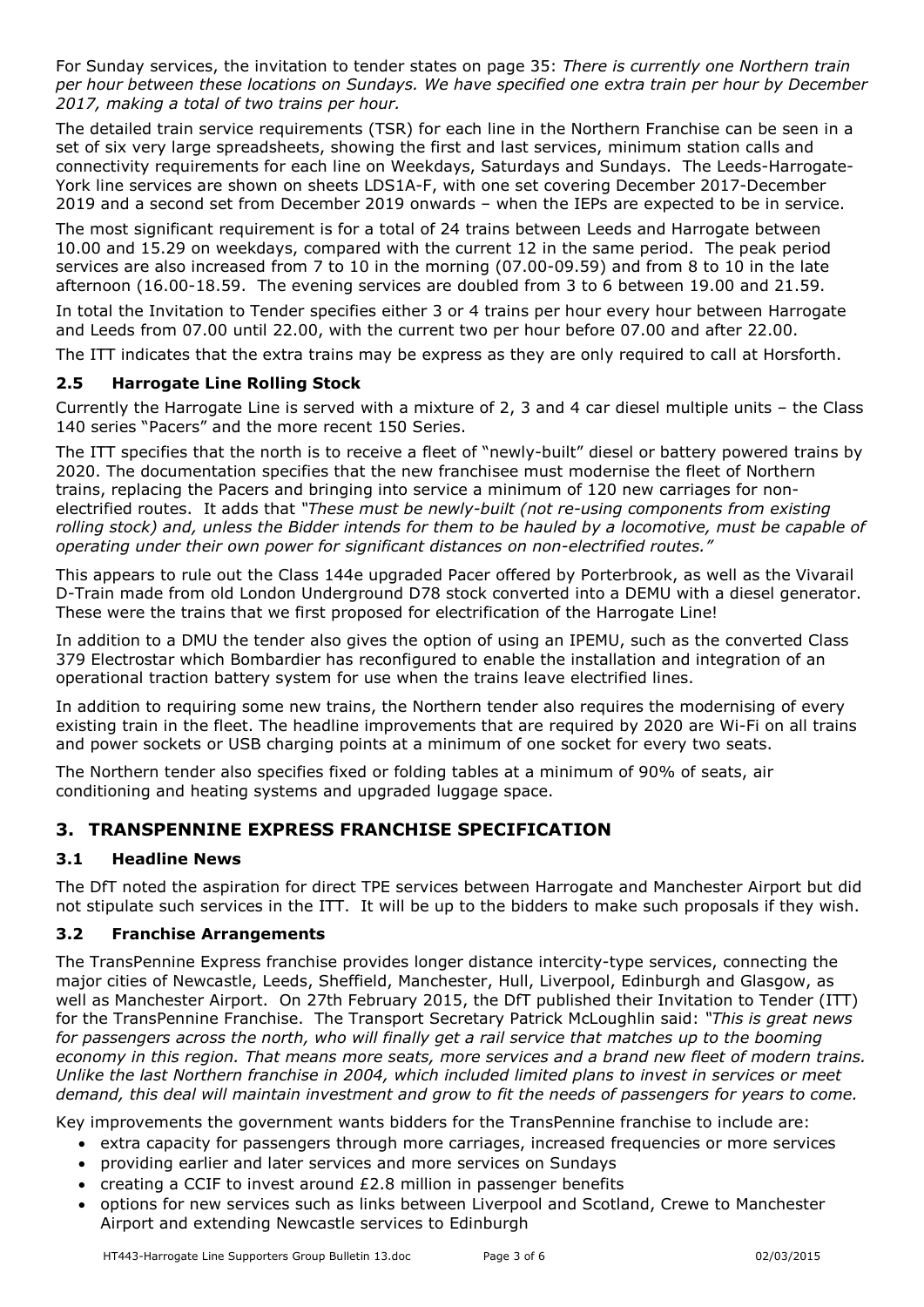- working with Network Rail to ensure the electrification of the cross-Pennine Manchester to Leeds route is delivered effectively
- introducing free wi-fi on all TransPennine Express trains by 2020 at the latest

A spokesman for First Group, who currently run the TransPennine franchise and are bidding to continue, said: *"Since the franchise began, the team at First TransPennine Express have worked hard to introduce more capacity with brand new trains, increased frequency and improved journey times. As a result the service is more popular than ever, with 26 million passengers last year compared to 13m in 2004. We are currently in negotiations with the DfT concerning a direct award to continue this successful operation of First TransPennine Express to April 2016 and these talks are progressing well.*"

Bidders for the TransPennine Express franchise have until 28 May 2015 to submit their bids.

#### **3.3 Harrogate Line Aspirations**

On the 19 August 2014 the DfT announced the bidders who had pre-qualified for the franchise competition for the TransPennine Express railway franchise as follows:

- **First TransPennine Express Limited**
- **Keolis Go-Ahead Limited**
- **Stagecoach TransPennine Express Trains Limited**

We met only the first of the three bidders as the other two were covered by colleagues who were also dealing with the Northern Line. On  $13<sup>th</sup>$  January, Chamber Officers and a several Group Members met the current Franchise holders, First Group, who are bidding to renew the franchise. The contacts were:

- Graham Meiklejohn; First Group Bid Communications Team
- Chris Nutton, First Group Bid team (Seconded from TPE Management)

They explained that the current four trains per hour could go up to six per hour after electrification which could enable additional destinations to be served, so we stressed the need for a direct link from Harrogate to Manchester Piccadilly and on to Manchester Airport for business and leisure travellers – both outbound and inbound – for example to the Conference Centre and Showground. However there are practical problems with access to suitable platforms and tracks for this route via Leeds Station.

The DfT Report on TransPennine Stakeholder consultation did include on page 81 the following important reference to Harrogate: *Other specific requests included the maintenance / specification of:* 

*• Maintaining existing services to Manchester Airport (from, Cumbria, Tameside, York, Manchester, Tees Valley and the south Humber bank);* 

*• New links to Manchester Airport, for example from Hull, Harrogate and Scarborough;* 

The DfT's response was "*We are grateful for the responses we received to this question, which alerted us to the priorities for connectivity and train services, particularly the demand for services to Manchester. In developing the Train Service Requirements (TSR) for the new franchises, we have taken into account the views expressed to us by respondents to the consultation.*

*We are seeking to provide as much flexibility as possible to TPE bidders to innovate and develop the best possible package of service proposals for passengers, whilst also ensuring that our specification preserves the minimum level of service we wish to secure. That minimum level of service is ambitious, as we are requiring a substantial increase in capacity and more trains than are currently in service, with a focus on improving service provision in the early morning and especially later in the evening. We are providing flexibility for bidders to determine which locations in the east and north-east should be linked with Manchester Airport and which with Liverpool. We are also providing opportunities for bidders to propose to extend the scope of TPE services, in particular from Manchester Airport to Crewe, from Newcastle* 

# **3.4 TransPennine Line Timetable**

The detailed train service requirements for each line in the TransPennine Franchise can be seen in a set of six very large spreadsheets, showing the first and last services, minimum station calls and connectivity requirements for each line on Weekdays, Saturdays and Sundays. The Manchester Airport to Leeds route is specified as a minimum of four trains an hour all day.

#### **3.5 TransPennine Line Rolling Stock**

The TransPennine Express tender also includes a provision to ensure all trains in the fleet are Wi-Fi enabled by 2020, as well as providing earlier and later services and more services on Sundays. Bidders would have to show how they would introduce extra capacity for passengers through more carriages, increased frequencies or more services. The DfT wants to see options for new services such as between Liverpool and Scotland, Crewe to Manchester Airport and extending Newcastle services to Edinburgh.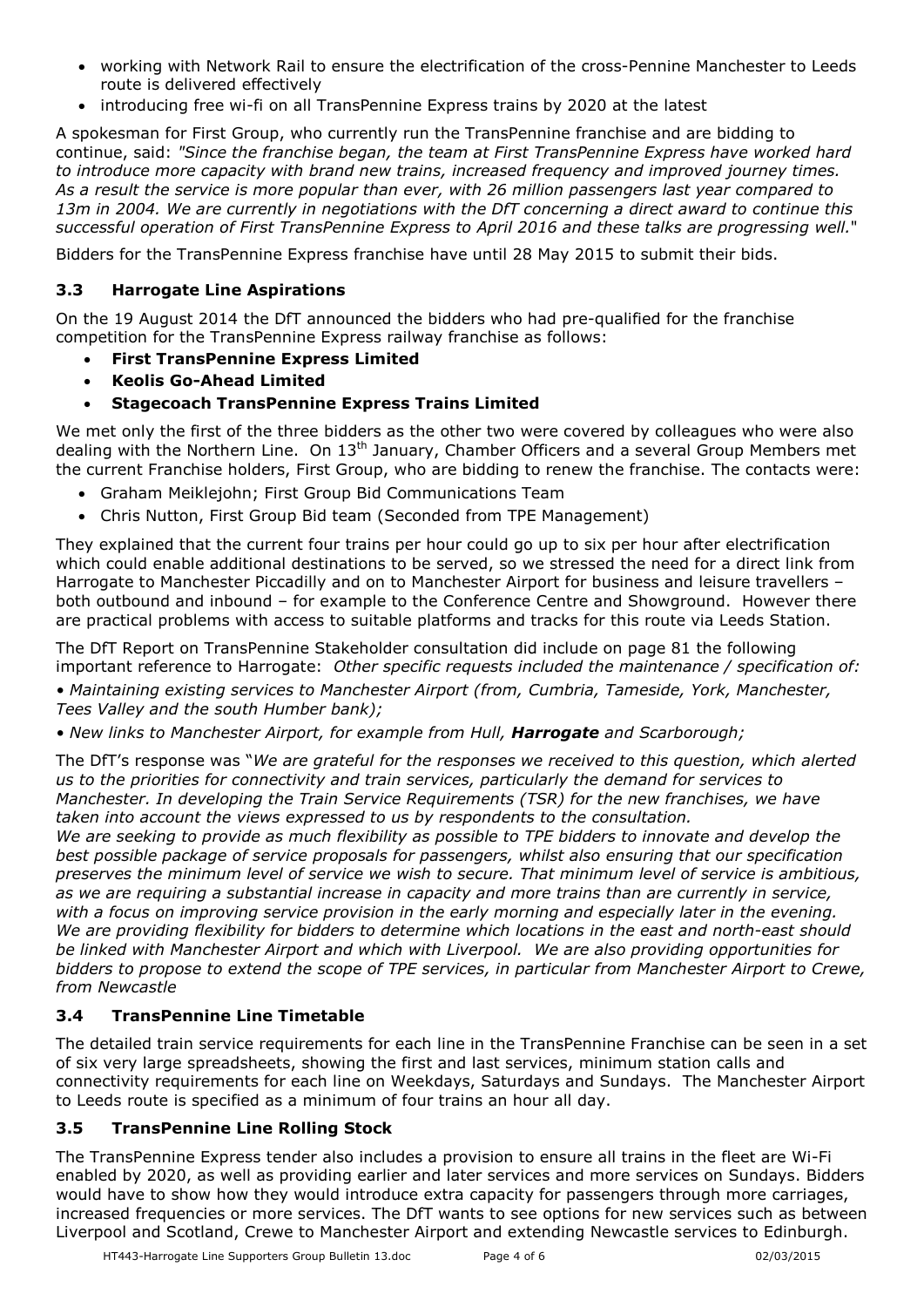On rolling stock, the tender specifies that the new TransPennine franchisee lease the current fleet of 10 four-car Class 350 EMUs until at least 19 September 2018. There is no specified replacement for the Class 170 vehicles that are going to Chiltern; simply the requirement that the franchisee *"lease such other rolling stock as the Secretary of State may reasonably require in consequence".*

There is clearly a shortage of suitable diesel rolling stock to bridge the period until the TransPennine line electrification is operational and cascaded electric trains can be used.

# **4. ELECTRIFICATION UPDATE**

Along with the Invitation to Tender, the DfT published the response to their consultation on the Northern Rail Franchise and TransPennine Express Rail Franchise entitled: *Transforming the North's Railways - Stakeholder Briefing Document and Consultation Response.* 

On the subject of electrification on page 101, it states that the topic of electrification was very popular amongst many user groups and Community Rail Partnerships. Respondents felt that every effort should be made to exploit the potential of the electrification programme by inviting bidders to show how it would increase the efficiency of their operations, and to extend the programme to cover routes currently scheduled to remain diesel-powered.

Among the responses expressing support for electrification, specific schemes/requirements included:

- Calder Valley;
- Leeds-Harrogate-York;
- Lakes Line;
- Sheffield-Doncaster-Cleethorpes; and
- Manchester-Ormskirk-Preston-Kirkby,

The official response to the consultation on page 103 was: *"Further electrification schemes are being considered and prioritised by the Northern Electrification Task Force of MPs, local authority Leaders and Network Rail. The Task Force is due to provide an interim report to the Secretary of State on priorities for future electrification schemes in the north of England in early 2015."*

Whilst the Task Force was originally due to report to the Secretary of State by the end of 2014, we understand that it is now going to publish its recommendations early in March 2015.

However the TransPennine electrification is reported to be running behind schedule and the DfT has just stated that there are *"uncertainties about the timing and outputs"* about the upgrading project. This likely to create some delay in the design and construction of the Harrogate Line electrification.

# **5. LBIA RAIL LINK ASSESSMENT FLAWED**

The need for a new road or rail link to Leeds Bradford International Airport is being widely recognised with several alternative routes being proposed. Harrogate Chamber has long campaigned for a link between the Airport and the Harrogate Rail Line which runs just half a mile from the end of the Airport's long stay car park – and only 1.1 miles from the Terminal Building. Our initial suggestions for a shuttle bus service between the Airport and Horsforth Station were rebutted by the Airport Management on cost grounds, although we do wonder whether the potential reduction in car parking revenue influenced their decision to oppose the idea.

As reported in our previous Bulletin 12, the Government commissioned consultants WSPPB to study the alternative ways of improving surface connectivity to Leeds Bradford International Airport. Their 161 page report was published on 5th December 2014.

The Chancellor commented on the issue of airport connectivity in the Autumn Statement. The two references to the study are at paras. 1.193 (page 50) and 2.195 (page 86) and are reproduced below:

*1.193. International connectivity is also crucial. The government encourages West Yorkshire Combined Authority to develop further the plans to improve connectivity to Leeds Bradford International Airport.* 

*2.195. Leeds Bradford Airport connectivity – The government is publishing the outcome of a feasibility study on improved connectivity at Leeds Bradford International Airport, setting out the potential connectivity benefits of a new link road costing £38 million and recommending further consideration of opportunities for a rail link. It will be for the West Yorkshire Combined Authority to consider how to take the recommendations forward.*

Harrogate Chamber of Trade & Commerce has made repeated efforts to propose a cost-effective solution at Airport Consultative Committee and Transport Forum meetings and at earlier meetings about the electrification of the Harrogate Line. We proposed a new Parkway Station on the existing line, near the southern portal of the Bramhope Tunnel, close to the long stay car

HT443-Harrogate Line Supporters Group Bulletin 13.doc Page 5 of 6 02/03/2015